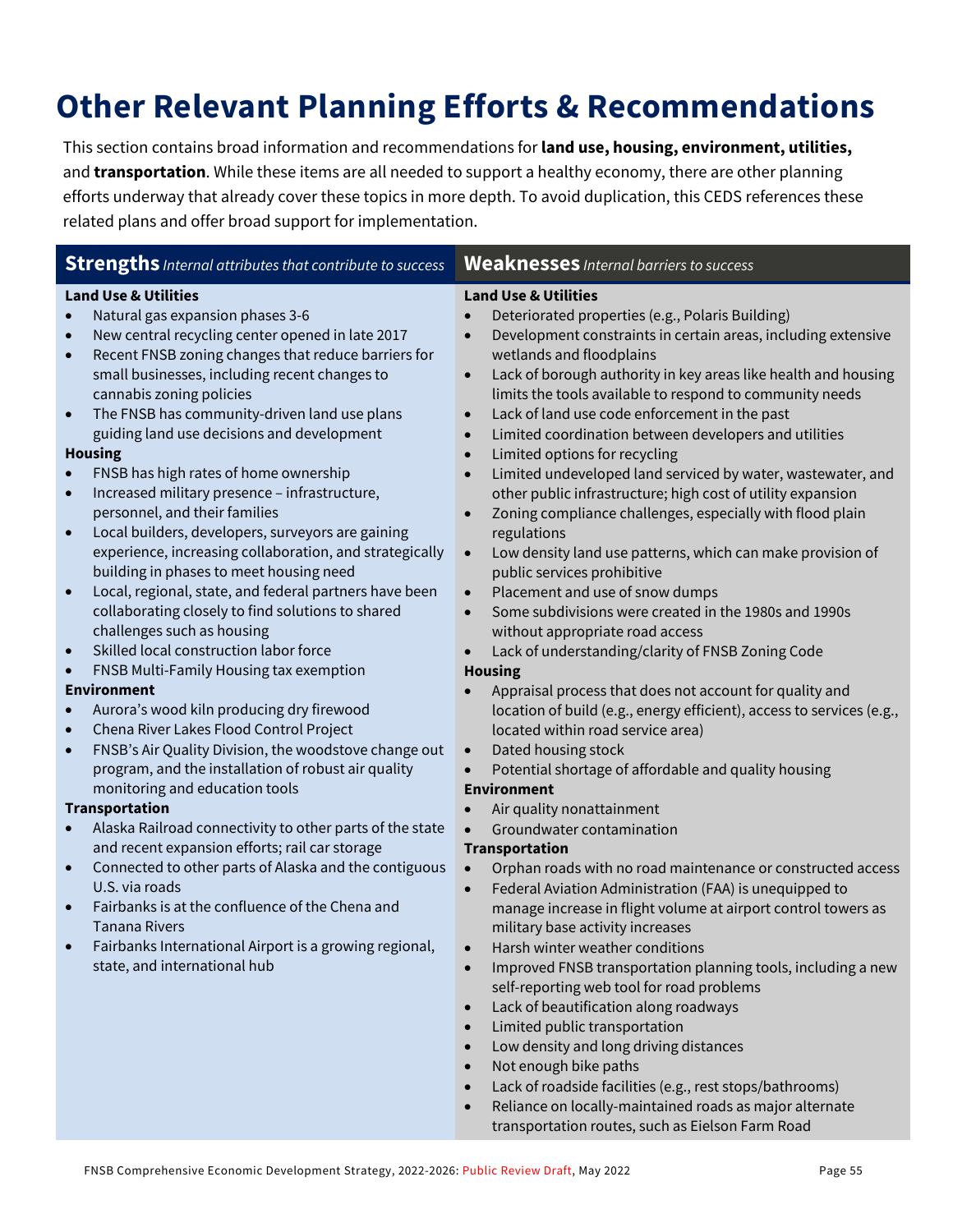### **Opportunities** *External forces that contribute to success*

#### **Land Use & Utilities**

- Department of Defense (DoD) resources and funding to support base growth and expansion
- Military Facility Zone designation by the Alaska Department of Military and Veterans Affairs

#### **Housing**

• Military Facility Zone designation by the Alaska Department of Military and Veterans Affairs

#### **Transportation**

- Current and potential federal funding opportunities for new infrastructure through the American Rescue Plan, COVID-19 relief funds, Infrastructure Investment and Jobs Act, and more
- Electric car charging infrastructure expansion
- Expanding rail service to be year-round, and potential connection with Alberta
- FNSB is well-positioned as a global transportation hub for serving, promoting, and advancing the nation's Arctic interests
- Increased collaboration between neighboring communities (Denali Borough, City of Nenana, Tok)

#### Threats *External forces that could be barriers to success*

#### **Land Use & Utilities**

- Climate change impacts on infrastructure
- Risk of losing participation in the National Flood Insurance Program due to compliance issues

#### **Housing**

- High costs of construction supplies
- Ongoing supply chain disruptions due to the pandemic and workforce shortages impacting construction industry

#### **Environment**

- Natural hazards such as wildfires and floods
- Ongoing designation as an Environmental Protection Agency (EPA) nonattainment area due to air quality, and impacts on new developments

#### **Transportation**

- Climate change impacts on infrastructure
- Ongoing designation as an EPA nonattainment area due to air quality, and potential cuts in federal funding
- Ongoing supply chain disruptions due to the pandemic and workforce shortages impacting new construction

# **Land Use, Housing, & Environment Objectives** *– Long term improvements and changes we want to see in five*

*years or more*

- 1. FNSB has a healthy housing market with enough affordable, quality housing to meet current and anticipated housing needs.
- 2. Land use planning tools are used to maintain an appropriate balance between protecting freedoms while guiding development and growth.
- 3. FNSB residents have clean air, land, and water.

#### **Strategies & Actions** – Activities we will implement over the next five years to accomplish goals & targets

- **1. Construct Appropriate Housing**  Construct quality, affordable housing to meet community needs. *(Objective*
	- *1)*
	- a. Conduct housing needs assessment and plans for annual updates.
	- b. Continue to collaborate closely on housing needs for incoming military families; this requires transparent and real-time communications between local, regional, and federal/military partners on current and anticipated needs, gaps, and changes.
	- c. Ensure new housing meets minimum quality requirements, including energy efficiency.
	- d. Strategically plan for road and utility expansions to align with new housing construction plans.
	- e. Establish tax incentives to strategically encourage new housing.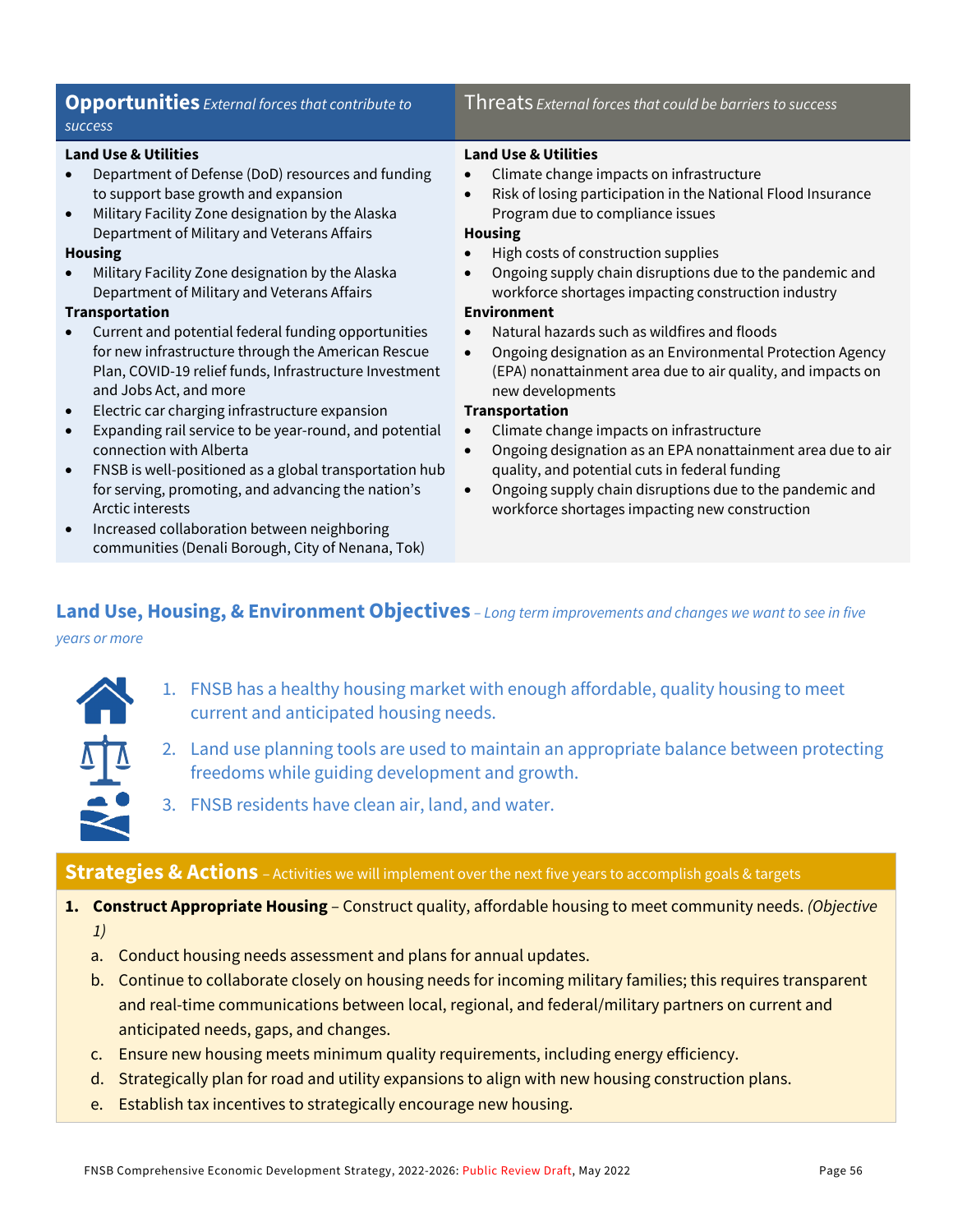- f. Expand partnerships with Alaska Native Corporations to meet community needs around housing and utilities.
- g. Invest and support new housing developments in appropriate areas, such as on properties already connected to utilities and other infrastructure.
- **2. Implement Land Use Plans**  Implement land use recommendations from regional and subarea plans. *(Objective 2)*
	- a. Implement current and planned subareas plans, including the Salcha-Badger Road Area Plan, Fairbanks Downtown Plan, and City of North Pole Comprehensive Strategic Plan.
	- b. Improve standards and processes affecting building quality for residential, commercial, and other uses (from Eielson Regional Growth Plan).
	- c. Update and improve the FNSB comprehensive land use categories and map (from Eielson Regional Growth Plan).
	- d. Improve existing FNSB, borough-wide zoning code, including adding a zoning matrix (from Eielson Regional Growth Plan).
	- e. Improve planning tools to respond to natural environmental constraints and opportunities (from Eielson Regional Growth Plan).
	- f. Develop an active monitoring process to assess needs and track progress on land use goals (from Eielson Regional Growth Plan).
	- g. Increase collaboration and planning partnerships between FNSB and the Cities of Fairbanks and North Pole (from Eielson Regional Growth Plan).
- **3. Sustain a Healthy Environment**  Address air and water quality challenges. *(Objective 3)*
	- a. Address water quality issues and expand water lines to residents impacted by water contamination from sulfolane, Polyfluoroalkyl Substances (PFAS), and other pollutants.
	- b. Continue to take steps to improve air quality with a focus on reducing  $PM_{2.5}$ .
	- c. Consider long term storage/treatment solutions for hazardous substances, such as PFAS (e.g., landfill).
- **4. Expand Utilities**  Implement improvements to water, wastewater, and solid waste utilities, as identified in the Eielson Regional Growth Plan. *(Objectives 1, 2)*
	- a. Integrate planning for land use, transportation, and utilities.
	- b. Identify and implement funding strategies for expanding water and wastewater service areas and distribution systems.
	- c. Use utility and land use planning to support air quality solutions.
- **5. Review Land Use Policies** Review FNSB land use policies to ensure they are responsive to industry and community needs. *(Objective 2)*
	- a. Establish policies to protect farmland.
	- b. Ensure policies are compatible with evolving telecommunication infrastructure demands.
	- c. Explore creative strategies to incentivize cleanups instead of just relying on penalties. Examples could be such as technical assistance with cleanup of dilapidated properties, tax incentives, towing assistance for disabled vehicles, etc.
	- d. Consider establishing redevelopment incentives downtown.
	- e. Identify opportunities to expand stewardship and recreation access on FNSB-owned lands for residents and visitors, including formally protecting trails and constructing public use cabins.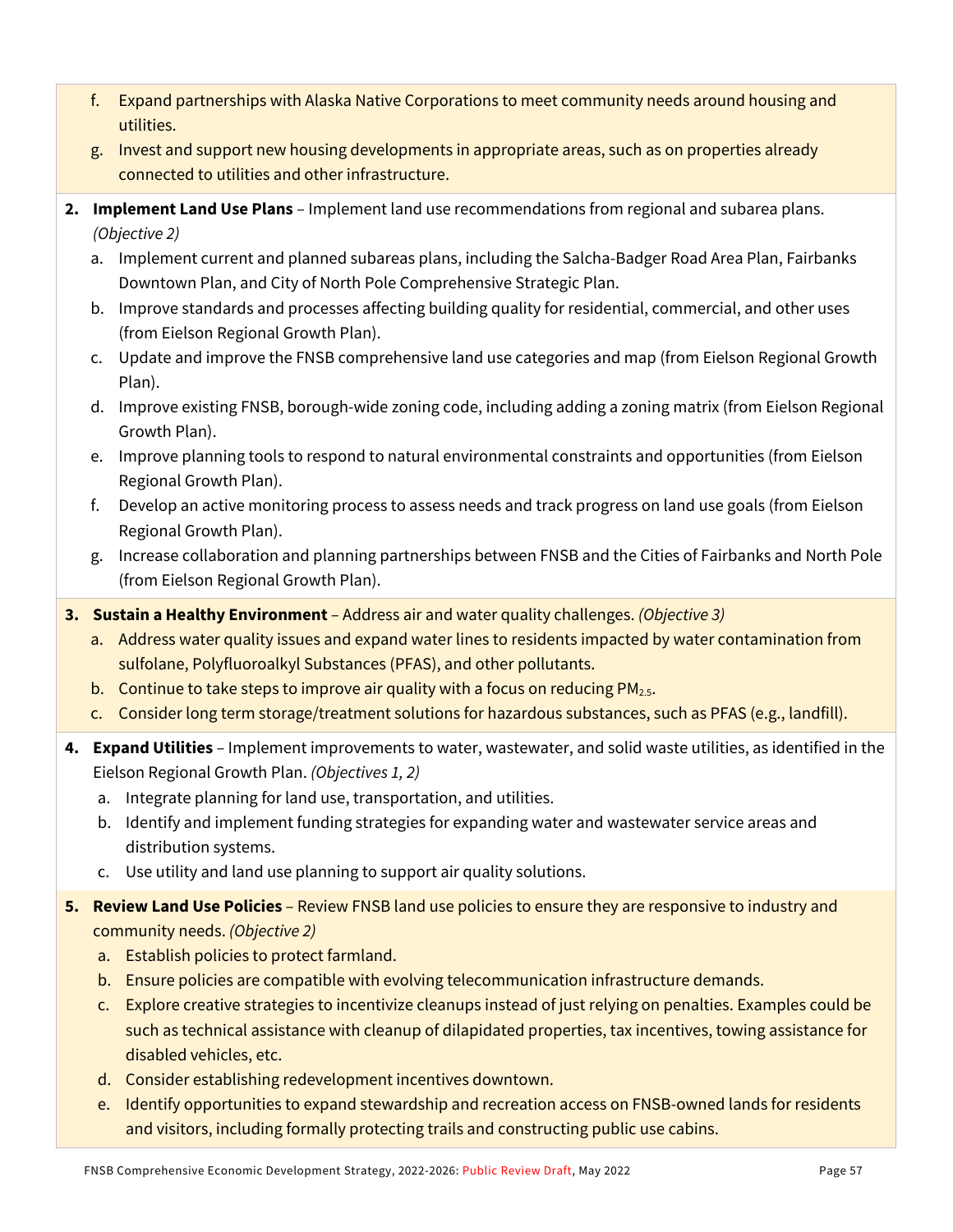

# **Other Relevant Resources**

- **FNSB Climate Action and Adaptation Plan.** Fairbanks North Star Borough. In progress[. View here.](https://co.fairbanks.ak.us/1002/Proposed-FNSB-Climate-Action-and-Adaptat)
- **FNSB Land Suitability Analysis.** Fairbanks North Star Borough. In progress.
- **City of Fairbanks Downtown Plan.** Fairbanks North Star Borough. In progress[. View here.](https://downtownfbx2040.com/)
- **FNSB Comprehensive Roads Plan.** Fairbanks North Star Borough. In progress. [View here.](https://fnsbroadsplan.com/)
- **Salcha-Badger Road Area Plan.** Fairbanks North Star Borough. 2019. View here.
- **Eielson Regional Growth Plan.** Fairbanks North Star Borough. 2018. [View here.](http://www.eafbregionalgrowth.com/)
- **City of North Pole Strategic Plan**. City of North Pole. 2016[. View here.](https://www.northpolealaska.com/sites/default/files/fileattachments/community/page/7095/city_of_north_pole_strategic_plan.pdf)
- **FNSB Comprehensive Plan.** Fairbanks North Star Borough. 2005[. View here.](https://www.co.fairbanks.ak.us/DocumentCenter/View/900/Regional-Comprehensive-Plan-PDF#:%7E:text=The%20Fairbanks%20North%20Star%20(FNSB,evolving%20changes%20natural%20to%20man.)

**Transportation Objectives** *– Long term improvements and changes we want to see in five years or more*

1. FNSB serves as a transportation hub for Interior Alaska, providing reliable and critical movement of people and materials by road, air, and rail.

**Strategies & Actions** – *Activities we will implement over the next five years to accomplish goals & targets*

**1. Implement Plans** – Implement recommendations identified in regional transportation plans: *(Objective 1)*

- a. FNSB Comprehensive Roads Plan
- b. Eastside Master Plan (airport)
- c. Terminal Ground Access Study (airport)
- d. 2045 in Motion long-range Transportation Plan
- e. Green Streets Plan
- f. Freight Mobility Plan
- g. Fairbanks Road/Rail Crossing Reduction/Realignment Plan
- h. Connect Fairbanks: Non-Motorized Plan
- **2. Expand Transit**  Strategically expand public transit options in FNSB to better meet the needs of residents. *(Objective 1)*
	- a. Increase public transit and carpool options, including service to military bases.
	- b. Offer reduced fare transit options to college students.
	- c. Develop new Transit plan, to include consideration of new routes to better connect user groups with services
- **3. Support Transportation Innovation** Support efforts to establish Fairbanks as a destination for transportation innovation. Strategy. *(Objective 1)*
	- a. Establish Fairbanks International Airport as an unmanned aircraft system hub.
	- b. Attract businesses to conduct cold weather transportation product testing in FNSB.
	- c. Implement transportation-related strategies to address air quality issues.